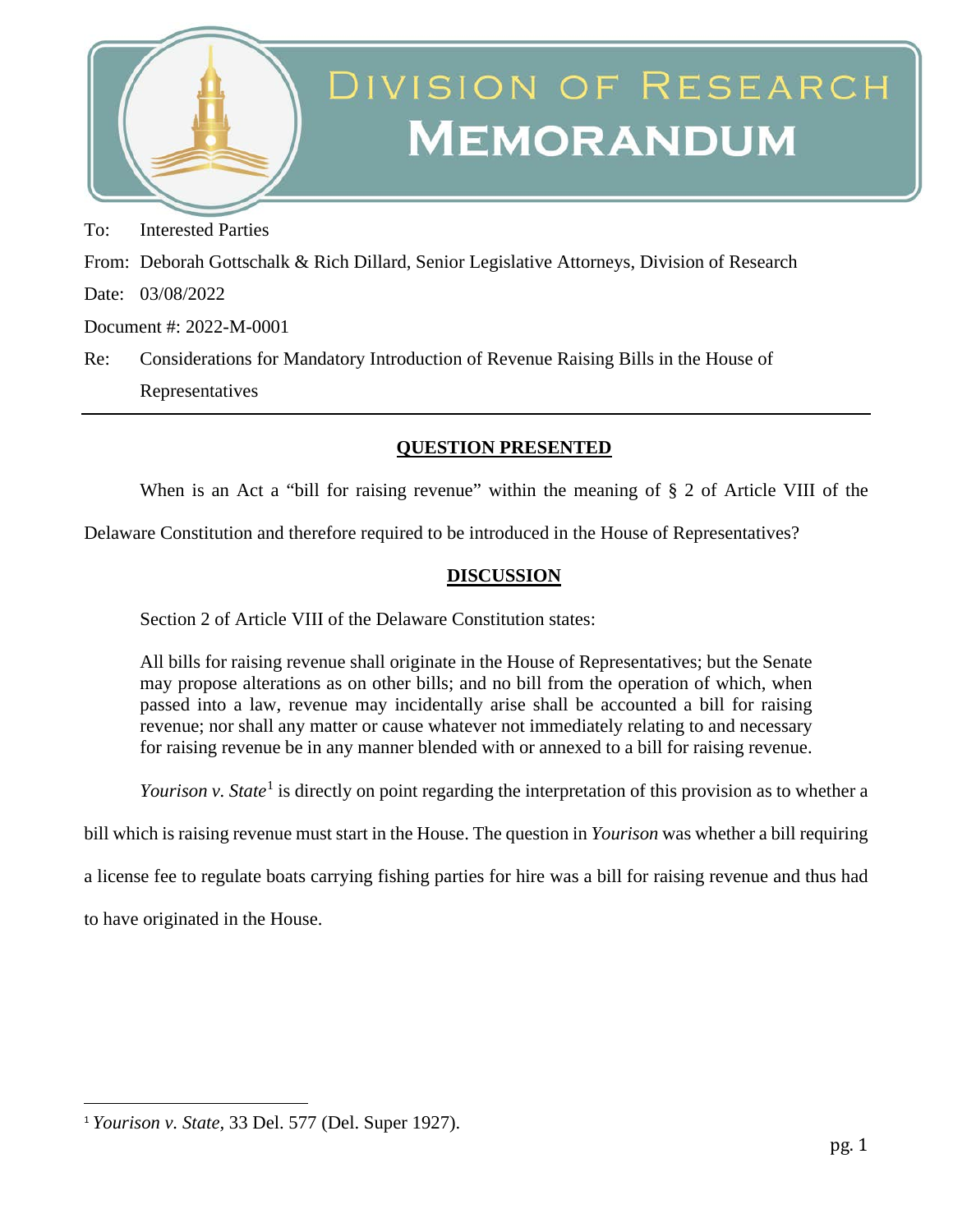The *Yourison* court stated that a bill must be introduced in the House if the act imposes taxes for the general use of the government or if it extracts money from persons for which they receive nothing in return. [2](#page-1-0)

The Act before the *Yourison* court directed the money from the licensing fees to a fund that was used by the Board of Game and Fish Commissioners for activities related to the enforcement of game and fish laws and restocking game and fish. Thus, the court held the Act "is not to be used to defray the general expenses of the government, but only for the purposes specified" and that "no citizen is required to license a boat for carrying out fishing parties" and "may decide for himself whether he desires to engage in the business of carrying out fishing parties, for hire, in a boat."[3](#page-1-1)

The *Yourison* court also quoted a Montana decision that stated:

The real distinction between a bill for raising revenue, and a bill providing for the licensing of a particular business, is the distinction between a general tax imposed on all citizens, or on all property of a designated class, on the one hand, and a license fee or tax which the citizen may pay or not at his pleasure, depending upon whether he desires the privilege covered by the license.<sup>[4](#page-1-2)</sup>

Another factor in *Yourison* was where the revenue from the Act goes. The court found 3 cases cited by the plaintiff did not control because funds either went to the public treasury for all purposes or because it did not appear "that the funds raised were to be placed under the full control of a commission."[5](#page-1-3)

With these standards in mind, the *Yourison* court ultimately concluded that the Act was not a bill for raising revenue.

In 1967, the Justices of the Delaware Supreme Court were asked by the Governor whether a bill which allowed Vocational-Technical school districts to levy and collect taxes for local school purposes was required to have been introduced in the House.<sup>[6](#page-1-4)</sup> The Justices stated that because the bill had been

<span id="page-1-0"></span><sup>2</sup> *Id. at 580.*

<span id="page-1-1"></span><sup>3</sup> *Id.*

<span id="page-1-2"></span> $4$   $Id$ .

<span id="page-1-3"></span><sup>5</sup> *Id*. at 581.

<span id="page-1-4"></span> $6$  Opinion of the Justices 233 A.2d 59 (Del. 1967).